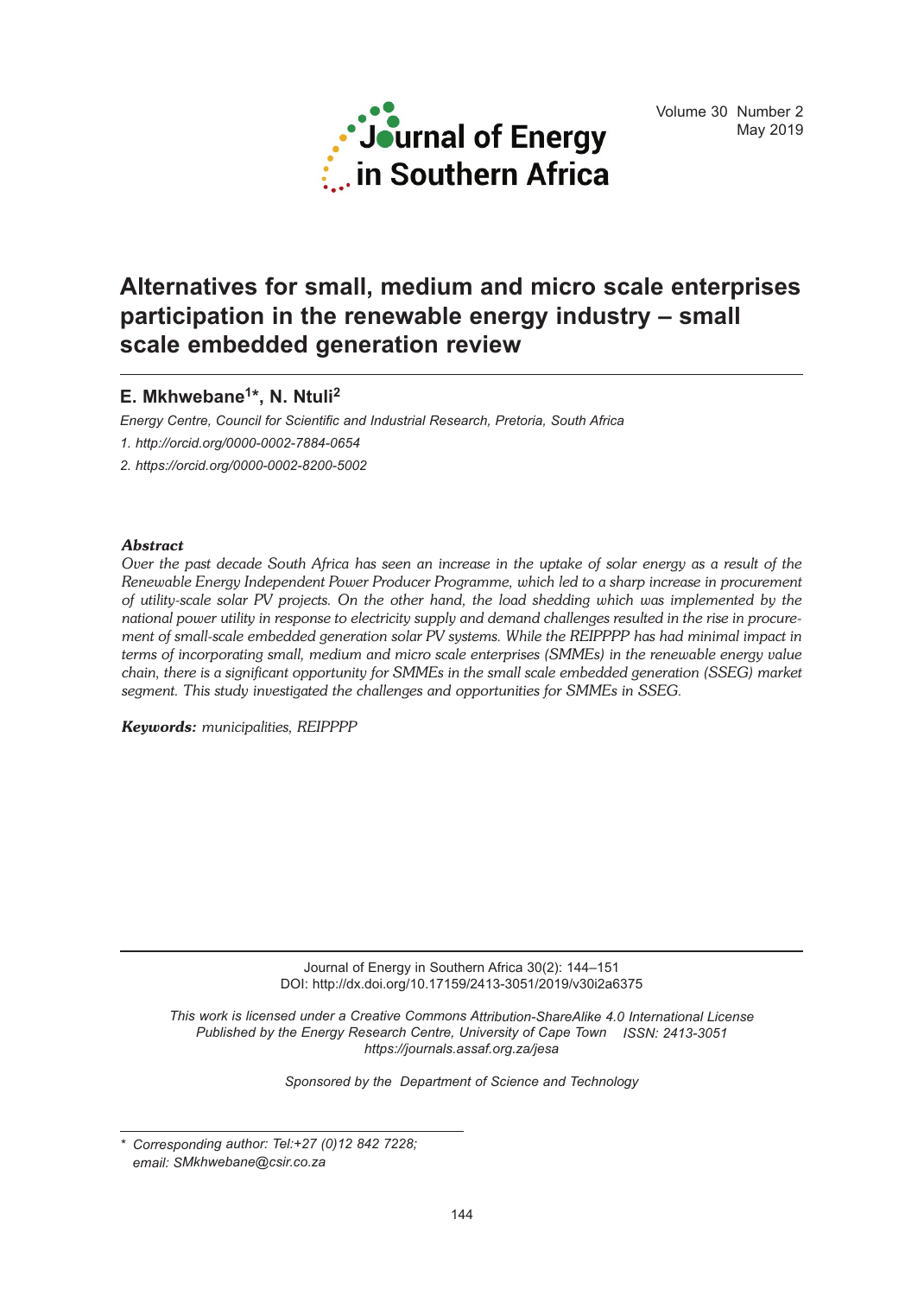## **1. Introduction**

South Africa depends on fossil fuel for power generation, but is in a process of transitioning to cleaner energy source. However, changes in regard to the regulation and ownership of electricity generation pose challenges which are rooted in the socio-economic of the country and the heavy dependence on power generation from coal, as an argument to the energy transition (Baker, 2018).

Small-scale embedded generation (SSEG) refers to power generation facilities located at residential, commercial or industrial sites, where electricity is generally also consumed. These are mainly solar photovoltaic (PV) systems but also include other technologies, such as wind and biogas (SALGA, 2017). SSEG refers to the power that is generated, for the commercial, industrial or residential site that is under 1MW where the electricity produced is also consumed, this according to the Stellenbosch Municipality. SSEG presents opportunities for small, medium and micro scale enterprises (SMMEs) to participate in the renewable energy business. The objective of this study was to investigate such opportunities in the embedded generation market segment of solar PV in South Africa. Participation of SMMEs will contribute to economic growth and job creation.

## **2. Background**

The motivation for residential and commercial/ industrial switching to embedded generation is the cost of electricity and reliability of supply. The energy transition had led to the need for decentralising the power system. This means that electricity consumers start to go off-grid as electricity prices rise. Load shedding had a big impact on consumers considering alternative options to meet their energy supply needs. In this way a traditional electricity consumer becomes a 'prosumer', meaning they become active contributors to the electricity supply (Zhang, Wu et al., 2018). Most businesses see value in installing rooftop solar PV systems as part of their sustainability programmes. SSEG offers an opportunity to low-carbon, decentralised and cheaper energy.

There are several options for implementing embedded generation projects (see Figure 1). The first is self-consumption and feeding access electricity to the grid. This option requires a net metering arrangement with the municipality. The second is generation of electricity with the purpose of supplying a specific customer, which requires a wheeling arrangement via grid connection and supply for a specific customer. The last option is self-consumption without grid connection, which usually occurs in places where there is no grid access and the systems are coupled with a small battery storage system.

A report by Üçtuğ and Azapagic (2018) recognises the role of solar PV technology in decarbonising the power sector. The technology has seen massive growth in many countries, with supply exceeding 1% of demand in 2015, largely driven by incentives such as feed-in-tariffs, the ability to generate electricity which is fed back to the grid, and by payments to prosumers for the power generation. What makes solar PV a technology of choice is its ability to use a free natural resource (sunlight), the fact that it requires minimum maintenance, it is modular and can be deployed rapidly and reliably.

*2.1 Implementation of SSEG in South Africa* Solar PV technology was introduced to South Africa in the 1980s with a few small-scale installations, predominantly in rural, off-grid areas. In the 1990s, a few installations of commercial scale started being implemented, although the scale was still not over a megawatt, but only in the tens of kilowatts (Breyer and Gerlach 2013a).

The embedded generation market in South



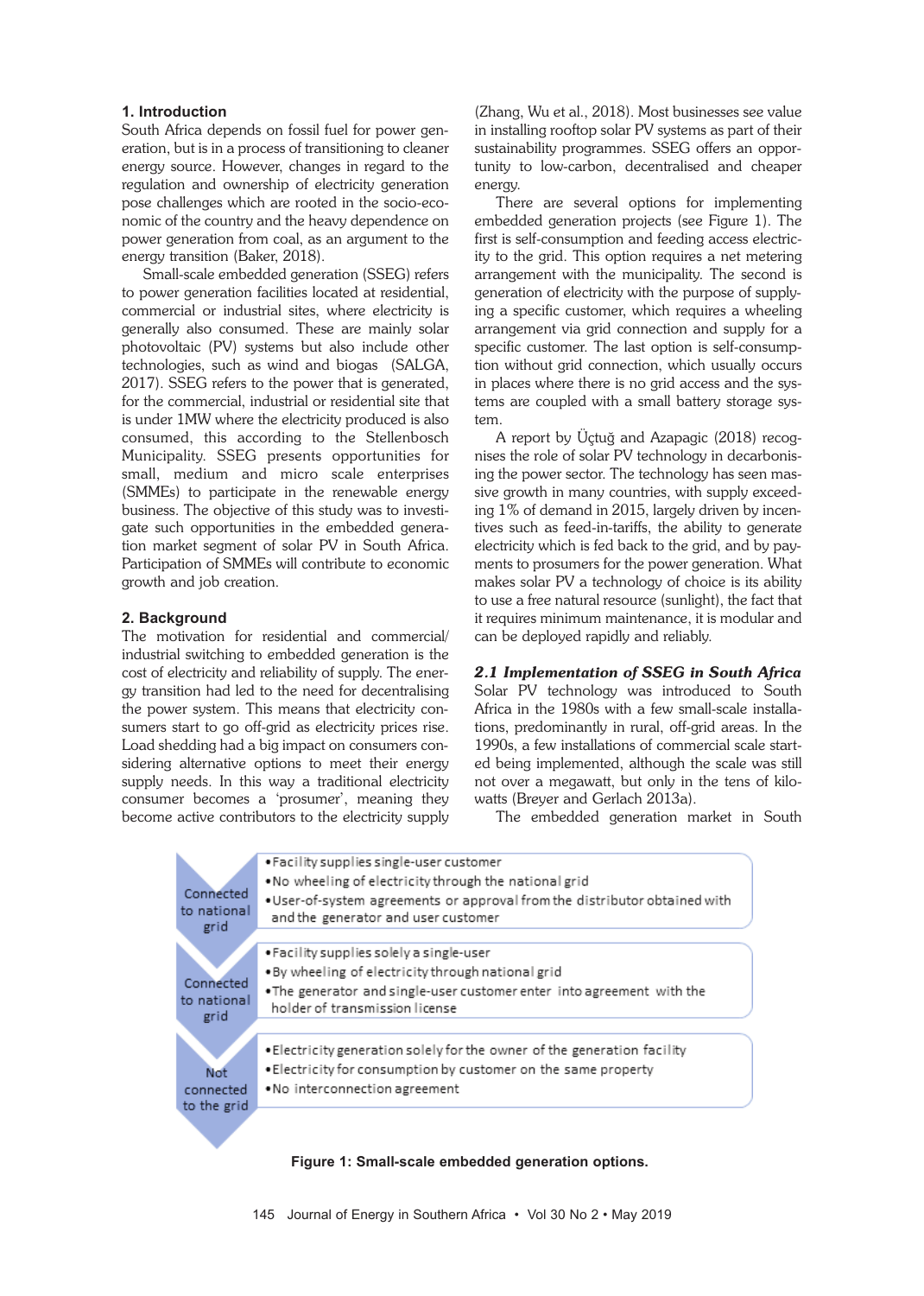

**Figure 2: Solar PV installed capacity.** *Source: Breyer and Gerlach (2013a)*

Africa has a long history. Rycroft (2017)(Rycroft, 2017) estimates the number of small-scale PV systems installed in South Africa at July 2017 at 138 400, with a capacity of 144 MW, covering residential and commercial/industrial (airports, distribution centres, factories, filling stations, business parks, hospitals, shopping centres, mines and offices) usage, the latter is increasing faster than residential usage. The draft NERSA guidelines on embedded generation prescribe a maximum of 1MW that can be approved by municipalities for grid connection without requiring a generation licence. Projects that exceed 1MW are required to show proof of registration with the National Energy Regulator of South Africa (NERSA) or an exemption letter (SALGA and Genesis 2017).

The recent draft Integrated Resource Plan (IRP 2018) makes provision for the installation of 2600 MW of small-scale embedded generation by 2030. This is the first time in the energy planning history in South Africa that government acknowledges selfconsumption as an important part of the energy mix. It opens business opportunities for organisations that would like to break into the renewable energy project development space.

#### *2.3 Role of SMMEs in the renewable energy sector*

The definition of the SMME, according to the Department of Trade and Industry, is classified according to the number of employees, as well as the organisation's annual turnover (see Table 1). However, different targets are set per sector, with the maximum number of employees being 200 for a medium enterprise and the maximum annual turnover being R64 million (for wholesale trade, commercial agents and allied services) (The

Banking Association South Africa 2018). Table 1 Classification of SMME shows the different categories and number of employees as well as the annual turnover.

**Table 1: Classification of SMMEs**

| Class size | Total fulltime paid<br>employees (max) | Total annual<br>turnover |
|------------|----------------------------------------|--------------------------|
| Micro      | 5                                      | R0.20m                   |
| Small      | 50                                     | R19m                     |
| Medium     | 200                                    | R64                      |

SMMEs have a key role to play in any industry, as they have the ability to contribute to job creation and growing the economy of the country. However, due to limitations on resources, skill and know-how, they are limited to certain areas of the value chain. The renewable energy value chain comprises manufacturing, professional services, transportation and logistics, construction, operation and maintenance and auxiliary services (see Figure 3).

- Manufacturing equipment and component manufacturing and retail and resell solar PV systems.
- Professional services depending on the size (capacity) of the system being installed, various services may be required, including design, project management, inspections etc. These services could be offered by small consulting companies.
- Transport and logistics project development requires transportation of equipment and other materials to site.
- Construction includes provision of civil, electrical and other engineering services.
- Operation and maintenance (O&M) depend-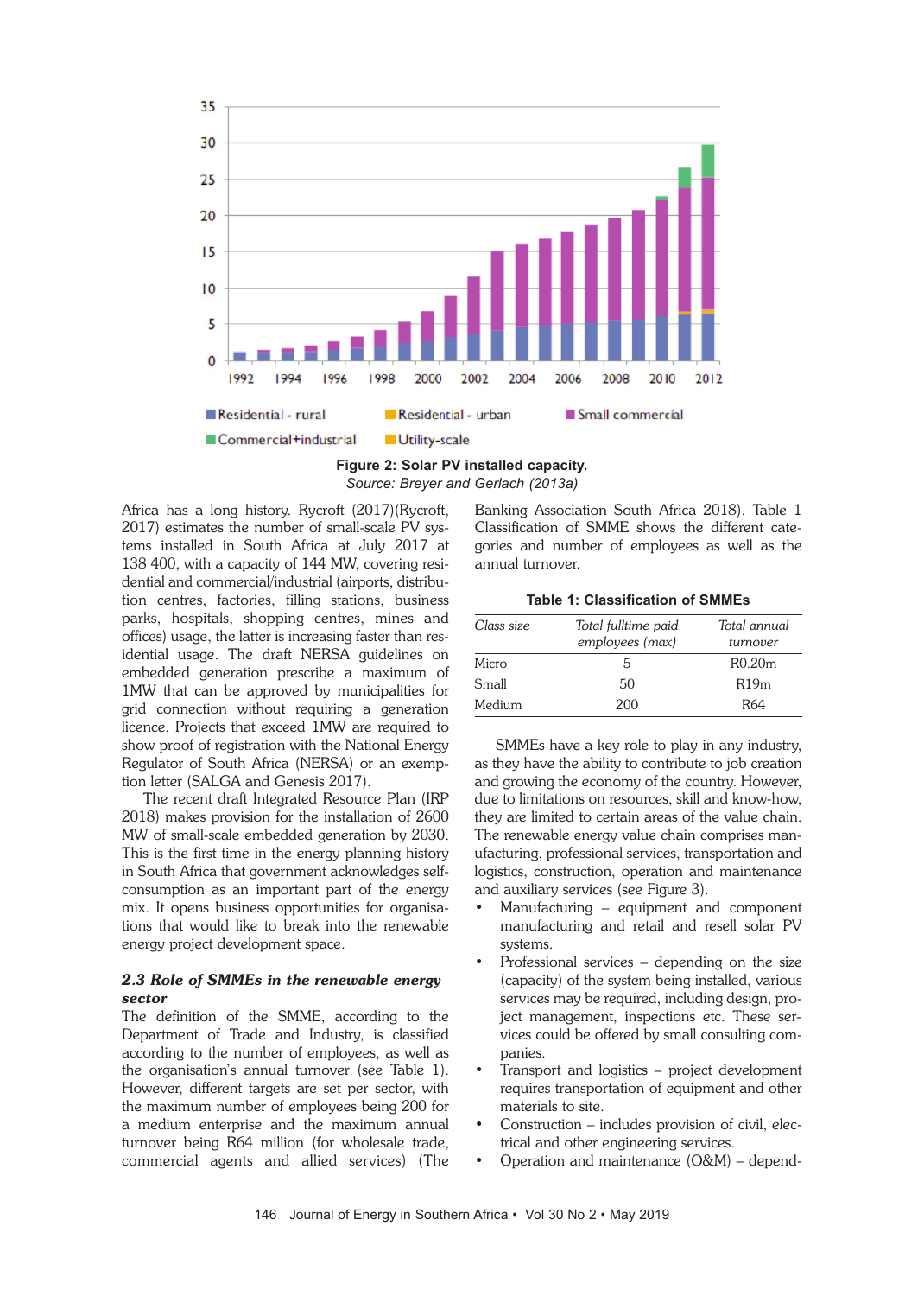ing on the type of contract, O&M services might be provided by the developer or outsourced.

• Auxiliary services – these services include ad hoc and non-technical services such as grass cutting, cleaning of panels, catering, etc.



**Figure 3: Renewable energy technologies value chain.**

#### **3. Approach of the study**

Renewable energy has a number of technologies, but for this study, the main focus was on the evaluation of the technology that is the fastest growing in the SSEG environment, in order to be able to get a better understanding of the status and the opportunities that lie in this sector. A review of the SSEG developments in different provinces was made, by determining the trends in terms of the developments by the various role players, predominantly the investors or developers in the different sectors.

Qualitative research was carried out, where the outcome is based on the words and feelings from various sources and parties, instead of numbers, as explained by Snapsurveys (2018): "Qualitative Research is primarily exploratory research. It is used to gain an understanding of underlying reasons, opinions, and motivations. It provides insights into the problem or helps to develop ideas or hypotheses for potential quantitative research. Qualitative Research is also used to uncover trends in thought and opinions, and dive deeper into the problem". This method is useful in exploring the current state of the sector, to get insights into understanding the issues in this field, with regard to the participation of SMMEs.

Interviews were conducte with various industry role players, which provided insight on the current state of the SMME. This is another tool used in qualitative research, to collect data from a focus group identified (Gill, Stewart et al., 2008). The purpose of the interviews was to identify barriers and opportunities for SMMEs in the SSEG sector for consideration as an avenue for participating in

the renewable energy industry. A questionnaire was developed and communicated with the relevant stakeholders; on their agreeing to participate, telephonic interviews and interviews in person were conducted. This approach allowed the respondents an opportunity to express their views about the industry, the growth, ease of participation, barriers encountered, etc. based on their encounters.

The information sourced was reported as a summary of the industry view, without isolating any individuals or parties to protect the participants. As per the suggestion by Gill, Stewart et al. (2008), the respondents were asked to participate formally in the research work, and were further informed about the information being treated confidentially and the assurance of anonymity, where the results were to be presented as a consolidated view of the industry. The details about the interview were shared with the participants prior the interview. The interviews were done with stakeholders such as the municipalities, enterprises predominantly that are medium sized which can be referred as investors, government departments (that were available). These stakeholders were chosen as they have a wealth of knowledge about the industry, through their experience.

# **4. Findings**

# *4.1 Industry status*

Engagements with the industry indicated that the municipalities play a critical role in enabling SSEG to grow, with no direct intervention from national government; except for support and approval of regulation by NERSA. With clear evaluation of the notion, the SSEG is seen to present new opportunities for the growth of the economy, job creation, the improved efficiency of the electricity provision due to the uptake of the large scale infrastructure in which the embedded generation are integrated hereto. Other opportunities include grid stability, sourced investments, customer satisfaction, and reduction of greenhouse emissions, within the municipalities.

The municipalities see SSEG as a local matter and they play a critical role in creating the required infrastructure and facilitating the necessary regulatory environment to enable the establishment and growth of the SSEG field. Guidelines are drafted by municipalities such as City of Cape Town, Nelson Mandela Bay Municipality and others.

The industry indicated that the installations of SSEG in the municipalities is primarily based on the solar PV installations, these dominating the industry. This is due to the prices of the PV components, such as silicon PV cells, having significantly dropped over the years (see Figure 4) and the ease of implementation –as opposed to other technologies, such as wind, which are viewed as capitalintensive.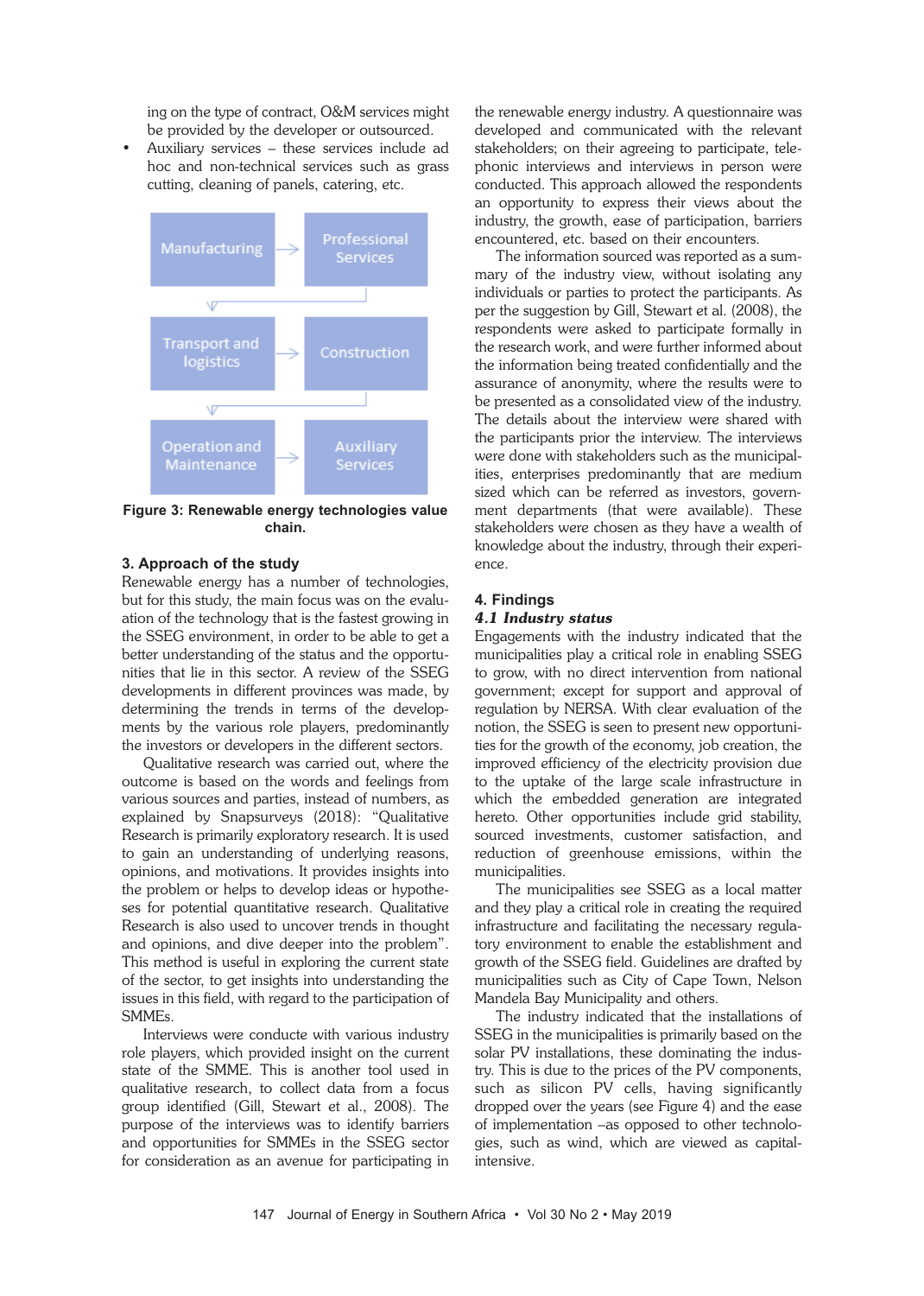

The increase of SSEG installations results from a number of factors such as the decrease in prices for panels, improved manufacturing technologies, improved efficiencies etc (Breyer and Gerlach, 2013b). Industry testified to this notion, and further indicated that in recent years SSEG was being considered due to its affordability, in comparison to earlier years. Findings also show that other technologies, such as wind, are used, but in smaller numbers. These are found in remote areas, for telecommunications sites and other applications with low power requirements, with capacity that range between 50KW and 1MW (Rycroft 2016); this was also confirmed by the industry role players interviewed, where they indicated that there are only a few small wind systems installed. Furthermore, developments show that interest from commercial and industrial consumers is growing, which has led to the development of turbines that are medium sized (with 2.5MW capacity) and at times are used as a combination with solar PV (Rycroft 2016).

# *4.2 Participation of stakeholders in the SSEG sector*

The interviews conducted with the industry gave insights to the current state of the SSEG in South Africa and the level of participation of SMMEs in the industry. They confirmed that SMMEs install solar PV for both residential and commercial customers, where some are subcontracted by the investors (the latter term referring to the individuals or companies that have the capital to invest in purchasing and installing the solar systems).

Based on the engagements with some of the investors, where their role in the industry was reviewed, key activities, areas of operation and number of installations done, gave a good insight as to the trends of the industry. This was done in order to determine if the industry was on a growth or decline trajectory, based on the activities in the industry and the number of projects installed per

year. Most of the investors interviewed started their businesses offering the installations of the solar systems to residential, commercial and industrial customers mostly in 2011 and 2012, with some in 2013. The number of installations done in the beginning was minimal, with some installing two systems in a year. However, these numbers improved as the industry matured, with some recording as many as 18 solar implementations in a year (2018, number to date). The investors further indicated that, on implementing such projects, small and micro enterprises were sub-contracted (where the investors are predominantly classified as medium or large enterprises) to provide services for installation and maintenance. This shows the growth in the industry and how it presents opportunities for the SMME sector.

The location of the projects was also tracked, for an indication of the provinces that were active and embracing the concept of SSEG. As per the investors interviewed, the leading provinces were Gauteng and Western Cape. Provinces such as the Eastern Cape have potential to increase the number of SSEG projects, where the municipality confirmed their approach and strategy in incorporating the renewable energy into their energy supply, following pressures that include a decrease in turnover as a result of the unaffordability of electricity for many customer (due to price increases) and the isolated solar system installations. The strategy therefore enables investors to install the systems for customers connected to the municipal grid at no cost to the customer, with reduced rates as a result of the system installation on their property. This in turn allows the municipality to facilitate the generated electricity by the investor's system. This can be viewed as a strategy that will stimulate the industry (both residential and commercial) due to its affordability (where no upfront payments are required).

Some of the case studies are observed where the National Department of Tourism implemented solar systems, coupled with batteries for storage on Robben Island for example, to promote sustainable tourism. Here the microgrid consisted of a 666.4 kW solar farm (Pallet 2017). According to Sola Future Energy, the system will generate close to a million kW annually. Such an implementation was done by an enterprise classified as medium-sized and consisting of a skilled labour force.

Other cases refer to the commercial buildings such as the shopping centres or malls that incorporate the systems. There have been a number of such establishments that incorporated the SSEG into their facilities, nationwide, including The Zone Mall, Vincent Park Mall, Secunda Mall, Centurion Mall, Stoneridge Mall, Clearwater Mall and Vaal Mall. Many more shopping centres are incorporating rooftop PV. Some of the observed market for the SSEG is the corporates.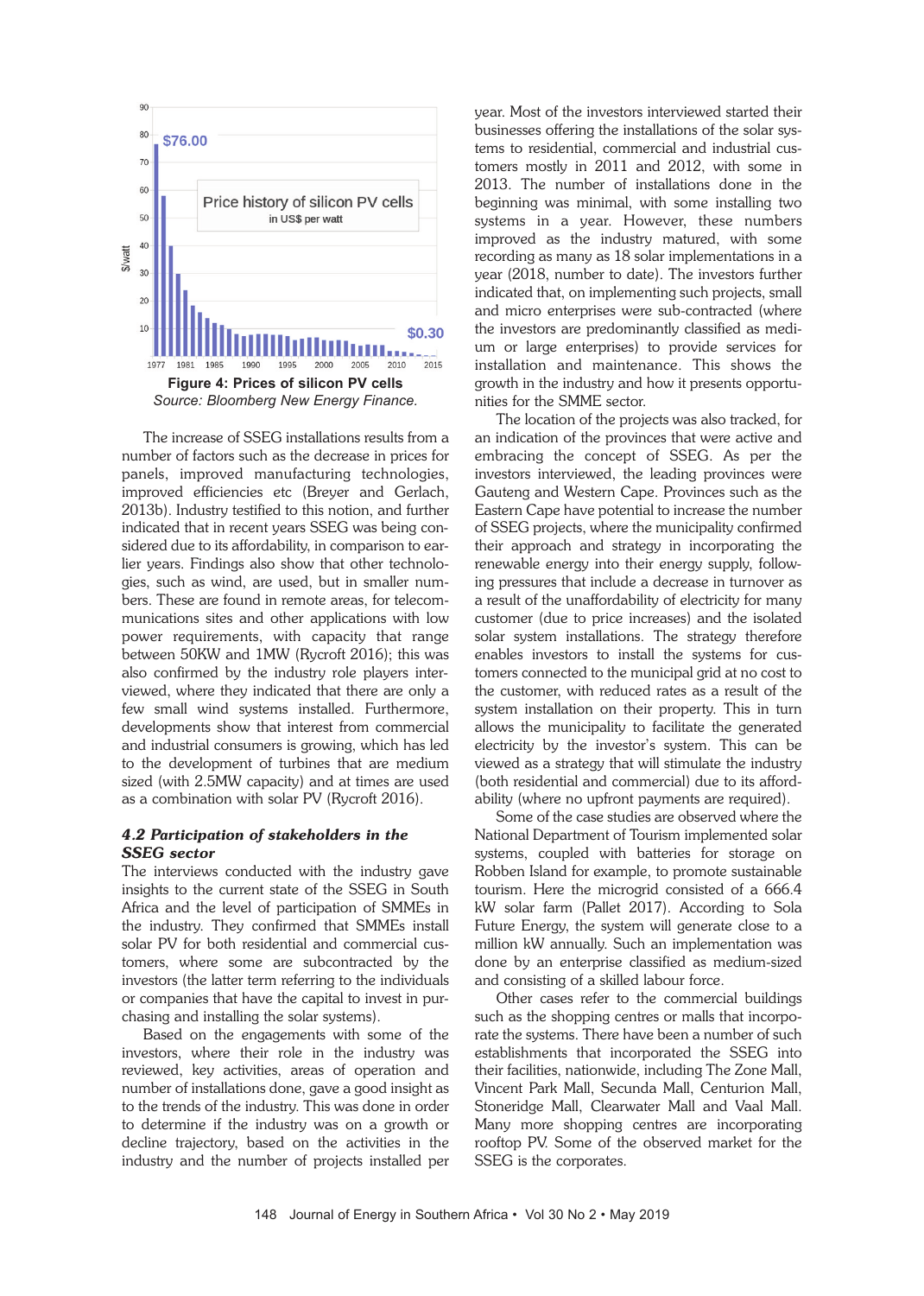## *4.3 Industry conduciveness for SMMEs*

The input shared by an official from a government department indicated that there are a few projects established by government agencies or parastatals such as SANEDI and Prasa, in various areas. When asked if the industry was conducive to SMME participation, the department agreed with industry that the environment was not enabling and encouraging SMMEs to participate in SSEG, as the regulation pertaining to SSEG was still not signed, and there were no direct incentives specifically for SMMEs operating in SSEG. According to the government official, more still needed to be done to rectify the current situation. The official confirmed that local content is encouraged by the government, but not enforced; it is considered within the department itself, if the department is in a process of procuring such a system. However, the department is not in a position to enforce private installations to be compliant, and can only encourage all businesses to consider using SMMEs when procuring services.

Energy storage has seen positive developments, as the costs of ion lithium batteries are also decreasing, as a result of investments from the electric vehicle industry. For example, the cost dropped by some 24% in 2017 alone. Other technologies in the pipeline include liquid metal batteries (said to be use relatively cheap components and manufacturing processes) and compressed air storage. These too offer opportunities for SMMEs as the industry grows.

#### *4.4 Value chain and opportunities for SMMEs*

There are many activities that takes place in the implementation of a solar PV system. These activities, depending on the size of the project, are performed by various parties (on a subcontract basis), including SMMEs. Figure 5 shows a typical value chain for a renewable energy project, specifically referring to a solar PV system.



**Figure 5: SSEG: Solar PV value chain.**

Based on feedback from interviews, the industry is of the opinion that SMMEs have a higher potential for participating and providing services in the value chain, as highlighted in Figure 6.



# **value chain.**

Limited opportunities exist for manufacturing the solar system components, as it is a capital-intensive process and requires technical ability. Manufacturing is done abroad and the component imported, with China and Germany dominating the industry. In most cases, companies source the components and assemble them locally. The industry has indicated that SMMEs could participate in the SSEG value chain predominantly in installing, operating and maintaining systems. However, some with requisite skills also provide services that include feasibility studies and engineering design.

Industry role players have indicated that the industry is fairly capital-intensive, which excludes small and micro enterprises; it is medium and large companies that are capable of providing services and have the resources. Advice from one of the municipalities was that "for the small enterprises to participate in this industry, they need to consider being sub-contracted by the investor or contractor to provide specific services in the project". This is in light of the expensive resources required and the industry requirements, such as guarantees and warrantees.

Opportunities, or low-hanging fruits, available for SMMEs include:

- Installation: industry indicated that one service that can be seen as easy to access and participate in is installation of the panels, either as the main contractor or under a sub-contract from a more established entity.
- Maintenance: this is another avenue where SMMEs have an opportunity to play a role in, given fewer challenges that could hinder their participation. This as a service provided to the main contractor or investor, or directly to the customer.

Other platforms identified as encouraging SMME participation in the solar PV industry include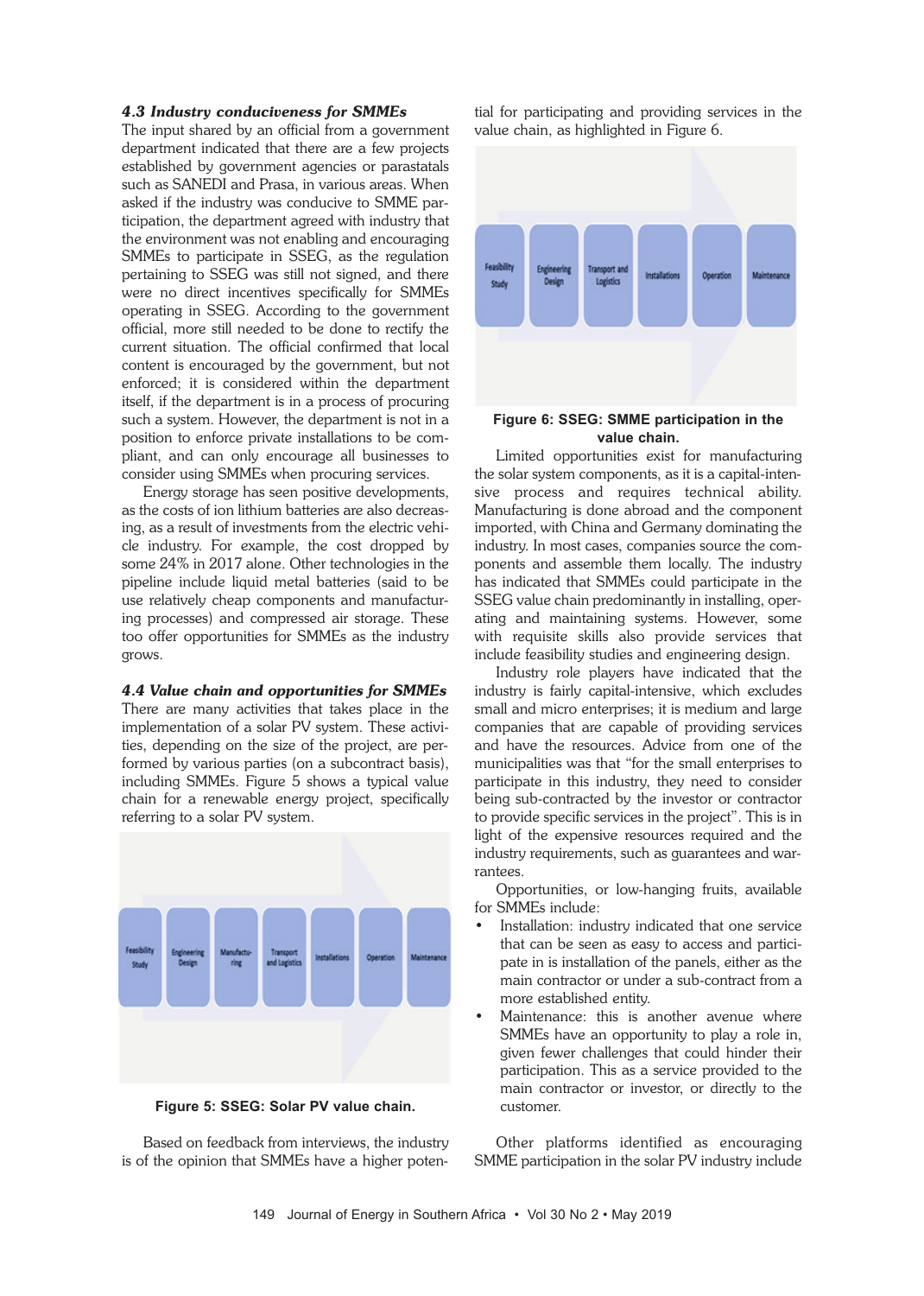the introduction of the PV GreenCard, which the South African Photovoltaic Industry Association (SAPVIA) developed to promote high quality and safe installations. The main focus of the programme was on skills development, education and training to build installer capacity and to improve the standards for compliance (SAPVIA 2018). The GreenCard is seen as the quality label ensuring high standards in small-scale installations. According to SAPVIA, estimates show that in recent years just over 60 000 installations have been made in residential, commercial and industrial market segments. During the interviews, the industry indicated that some customers lost confidence in the PV systems because of the poor quality some of the installers gave. Therefore, initiatives like the GreenCard programme can be viewed as a stimulant to the industry, due to the boost in the customer confidence that comes with quality and safe workmanship.

## *4.5 Challenges for SMMEs in SSEG*

The SSEG industry is in a growing phase, but there are challenges experienced by the industry, particularly the SMMEs, as outlined in the interviews with industry and mapped in Figure 7.



**Figure 7: Challenges for SMMEs in SSEG.**

The lack of regulatory framework limits growth and certainty for the industry players, in relation to issuing of permits or approval for connecting to the municipal grid, and more so for larger systems (bigger than the acceptable 100 kW capacity). The other challenge identified by the industry is the loss of confidence in SSEG due to poor quality supplied by other unqualified service providers that. Of key importance, the industry emphasized the challenge of SMME participation in the industry due to its capital-intensive nature. For role players to participate, high investments are required, for equipment, labour, and meeting the expected requirements. Closely related to that, a challenge pertains to providing customers with guarantees and warranties on work done, which comes at a cost to the investor/Installer. The industry indicated that the SMMEs are unable to provide the. The opportunity lost due to sourcing the main technology components from abroad, where the environment does not allow for local manufacturing, is seen as a disadvantage. There is no business opportunity in this value chain and no jobs created. Some industry players are of the opinion that the lack of standards giving specific requirements is detrimental to progress.

# **5. Discussion**

Renewable energy incorporation into the energy mix has sparked interest from many participants in the industry, which has resulted in the electricity demand from the municipalities dropping, and this in turn decreasing revenue generation. It is for this reason that municipalities such as the Nelson Mandela Bay Municipality have taken a view of embracing the realities of change and incorporating SSEG into their strategy. Such incorporation by municipalities provides investors with an opportunity to implement SSEG there for interested customers. This in turn provides the small and micro enterprises with increased chances of participation in this sector.

Solar PV technology has been deemed by many in the industry as the fastest-growing, due to the decrease in its costs and new affordability. This presents opportunities for SMMEs to provide services in this sector. However, due to the nature of renewable energy technologies, which are capital-intensive, the industry suggests SMMEs should focus on installation and maintenance, and look for opportunities to be sub-contracted by the big contractors in the industry.

To enable the SMME to thrive in this industry, the government and the energy regulator should ensure that there are approved frameworks that the industry can base their work on, and will guide and allow the participation of SMMEs. In addition, incentives for SMMEs in SSEG would give them an added advantage and encourage their participation.

SSEG is on the increase, as evidenced by the number of implementations of solar PV systems. Factors such as the decrease in key components prices have stimulated the industry. Furthermore, the introduction of the PV GreenCard provides SMMEs an opportunity to gain confidence from the customers by being compliant with its requirements.